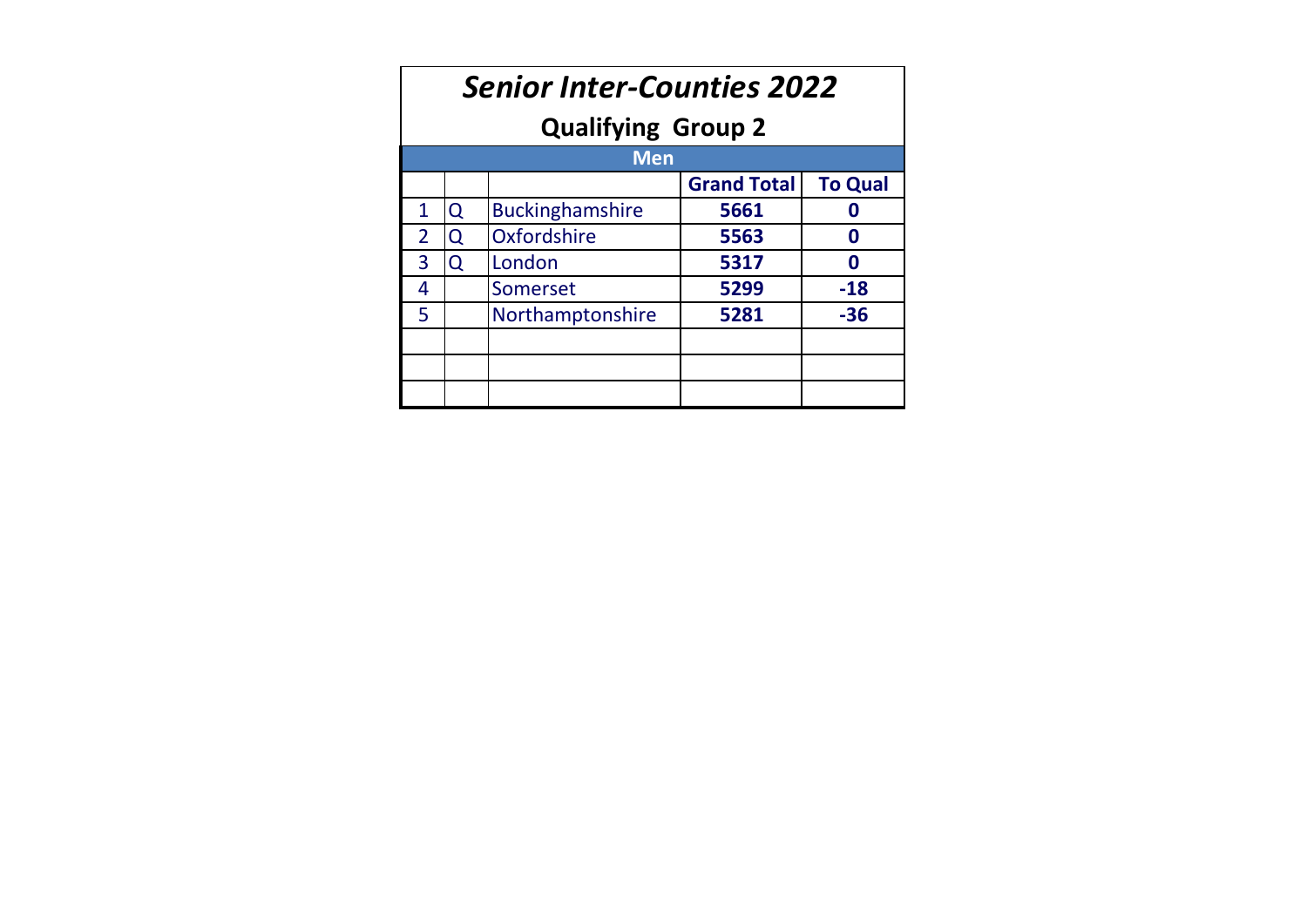|            | Name            | County          |     |     |     |     |                                           |     |       |       |
|------------|-----------------|-----------------|-----|-----|-----|-----|-------------------------------------------|-----|-------|-------|
|            |                 |                 |     |     |     |     | Game 1 Game 2 Game 3 Game 4 Game 5 Game 6 |     | Total | Ave   |
| 1 Richard  | Beck            |                 | 186 | 178 | 245 | 168 | 208                                       | 236 | 1221  | 203.5 |
| 2 Paul     | <b>Brunning</b> |                 | 169 | 170 |     | 167 | 194                                       | 171 | 871   | 174.2 |
| 3 Charlton | Tucker          |                 |     |     |     |     |                                           |     | 0     |       |
| 4 Maurice  | Lipyeart        |                 |     | 199 | 133 |     | 172                                       | 150 | 654   | 163.5 |
| 5 Robert   | Yandell         |                 |     |     |     |     |                                           |     | 0     |       |
| 6 Matt     | Trotter         |                 | 193 | 224 | 233 | 277 | 236                                       | 210 | 1373  | 228.8 |
| 7 Gerry    | Wrathall        |                 | 156 | 173 | 177 | 156 |                                           |     | 662   | 165.5 |
| 8 Richard  | Parker          |                 | 126 |     | 175 | 185 | 171                                       | 223 | 880   | 176.0 |
| 9          |                 | Buckinghamshire |     |     |     |     |                                           |     | 0     |       |
| 10         |                 |                 |     |     |     |     |                                           |     | 0     |       |
| 11         |                 |                 |     |     |     |     |                                           |     | 0     |       |
| 12         |                 |                 |     |     |     |     |                                           |     | 0     |       |
| 13         |                 |                 |     |     |     |     |                                           |     | 0     |       |
| 14         |                 |                 |     |     |     |     |                                           |     | 0     |       |
| 15         |                 |                 |     |     |     |     |                                           |     | 0     |       |
|            |                 | Pinfall         | 830 | 944 | 963 | 953 | 981                                       | 990 | 5661  | 943.5 |
|            |                 |                 | 830 | 944 | 963 | 953 | 981                                       | 990 | 5661  |       |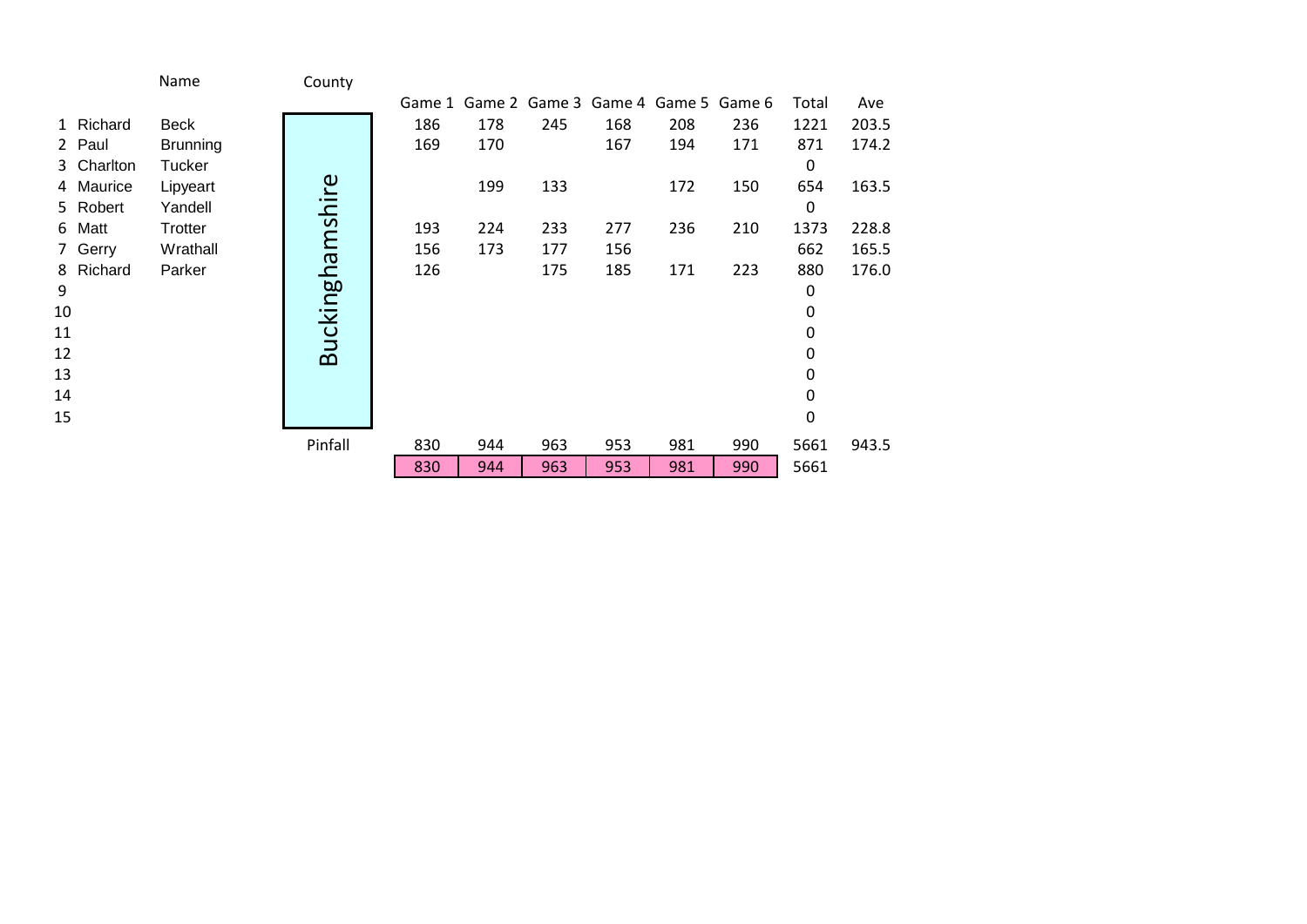|                | Name                 | County  |        |     |      |                                    |     |     |              |       |
|----------------|----------------------|---------|--------|-----|------|------------------------------------|-----|-----|--------------|-------|
|                |                      |         | Game 1 |     |      | Game 2 Game 3 Game 4 Game 5 Game 6 |     |     | <b>Total</b> | Ave   |
| 1 Selwyn       | Morgan               |         | 170    | 234 | 265  | 212                                | 211 | 188 | 1280         | 213.3 |
| 2 Graham       | Camplin              |         | 151    |     | 180  | 142                                | 146 |     | 619          | 154.8 |
| 3 Bill         | Gardelier            |         | 181    | 169 | 192  | 156                                | 162 | 192 | 1052         | 175.3 |
| 4 John         | Wyatt                |         |        | 140 | 160  |                                    | 156 | 177 | 633          | 158.3 |
| 5 Danny        | Graham               |         | 181    | 200 | 203  | 194                                | 148 | 210 | 1136         | 189.3 |
| 6 Adrian       | <b>Rosser-Davies</b> |         | 172    | 143 |      | 134                                |     | 148 | 597          | 149.3 |
| $\overline{7}$ |                      | London  |        |     |      |                                    |     |     | 0            |       |
| $\bf 8$        |                      |         |        |     |      |                                    |     |     | 0            |       |
| 9              |                      |         |        |     |      |                                    |     |     | 0            |       |
| 10             |                      |         |        |     |      |                                    |     |     | 0            |       |
| 11             |                      |         |        |     |      |                                    |     |     | 0            |       |
| 12             |                      |         |        |     |      |                                    |     |     | 0            |       |
| 13             |                      |         |        |     |      |                                    |     |     | 0            |       |
| 14             |                      |         |        |     |      |                                    |     |     | 0            |       |
| 15             |                      |         |        |     |      |                                    |     |     | $\mathbf 0$  |       |
|                |                      | Pinfall | 855    | 886 | 1000 | 838                                | 823 | 915 | 5317         | 886.2 |
|                |                      |         | 855    | 886 | 1000 | 838                                | 823 | 915 | 5317         |       |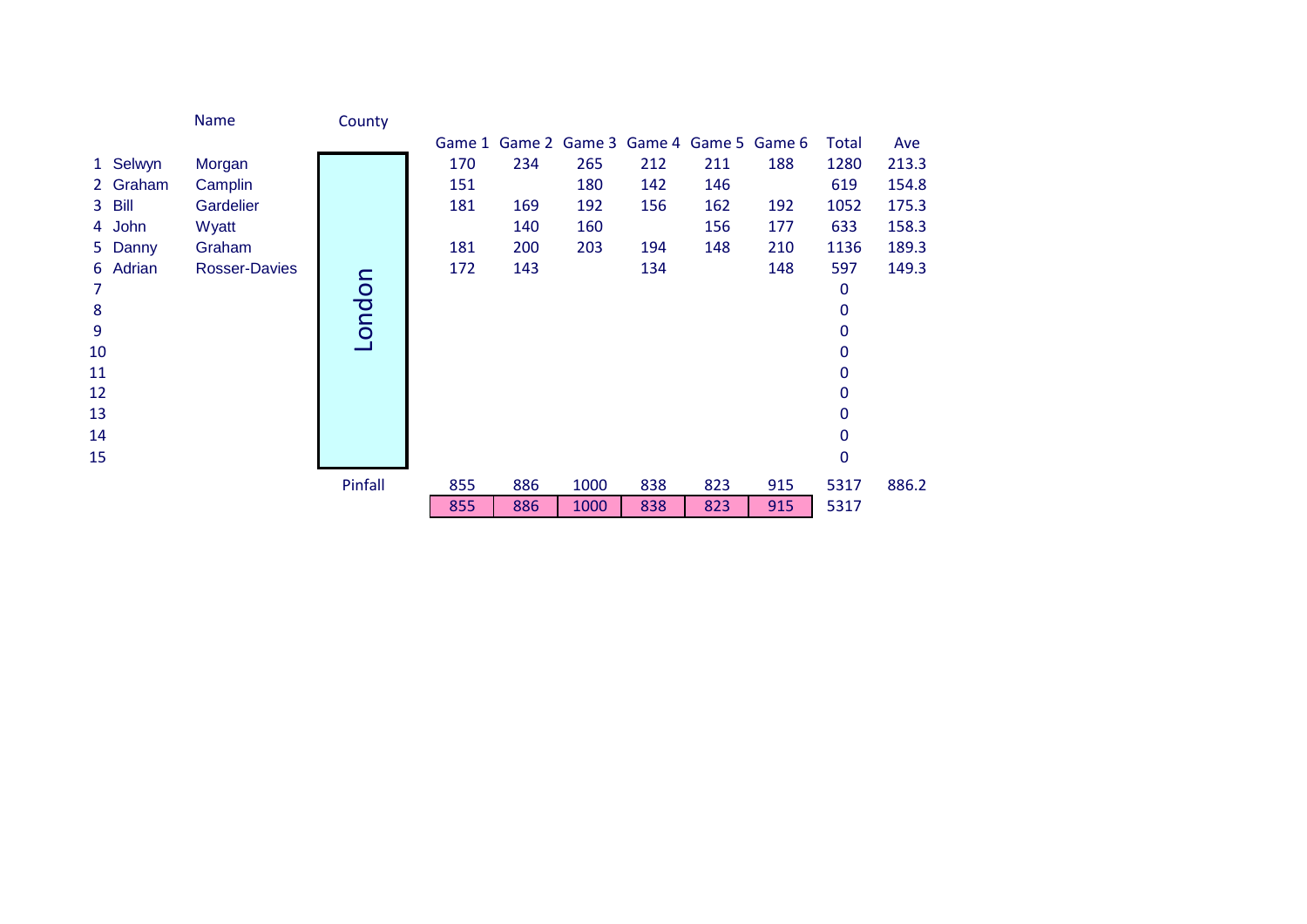|           | Name            | County           |        |     |     |                                    |     |     |       |       |
|-----------|-----------------|------------------|--------|-----|-----|------------------------------------|-----|-----|-------|-------|
|           |                 |                  | Game 1 |     |     | Game 2 Game 3 Game 4 Game 5 Game 6 |     |     | Total | Ave   |
| 1 Steve   | Giddens         |                  | 145    | 152 | 187 | 209                                | 190 | 227 | 1110  | 185.0 |
| 2 lan     | Porch           |                  | 158    | 181 | 210 | 157                                | 150 | 213 | 1069  | 178.2 |
| 3 Trevor  | Reynolds        |                  | 160    | 184 | 202 | 143                                | 162 | 182 | 1033  | 172.2 |
| 4 Alan    | Wills           |                  | 177    | 240 | 161 | 146                                | 146 | 179 | 1049  | 174.8 |
| 5 Malc    | <b>Bradbury</b> | Northamptonshire | 166    | 167 | 165 | 190                                | 154 | 178 | 1020  | 170.0 |
| 6<br>Tony | Beare           |                  |        |     |     |                                    |     |     | 0     |       |
| 7         |                 |                  |        |     |     |                                    |     |     | 0     |       |
| 8         |                 |                  |        |     |     |                                    |     |     | 0     |       |
| 9         |                 |                  |        |     |     |                                    |     |     | 0     |       |
| 10        |                 |                  |        |     |     |                                    |     |     | 0     |       |
| 11        |                 |                  |        |     |     |                                    |     |     | 0     |       |
| 12        |                 |                  |        |     |     |                                    |     |     | 0     |       |
| 13        |                 |                  |        |     |     |                                    |     |     | 0     |       |
| 14        |                 |                  |        |     |     |                                    |     |     | 0     |       |
| 15        |                 |                  |        |     |     |                                    |     |     | 0     |       |
|           |                 | Pinfall          | 806    | 924 | 925 | 845                                | 802 | 979 | 5281  | 880.2 |
|           |                 |                  | 806    | 924 | 925 | 845                                | 802 | 979 | 5281  |       |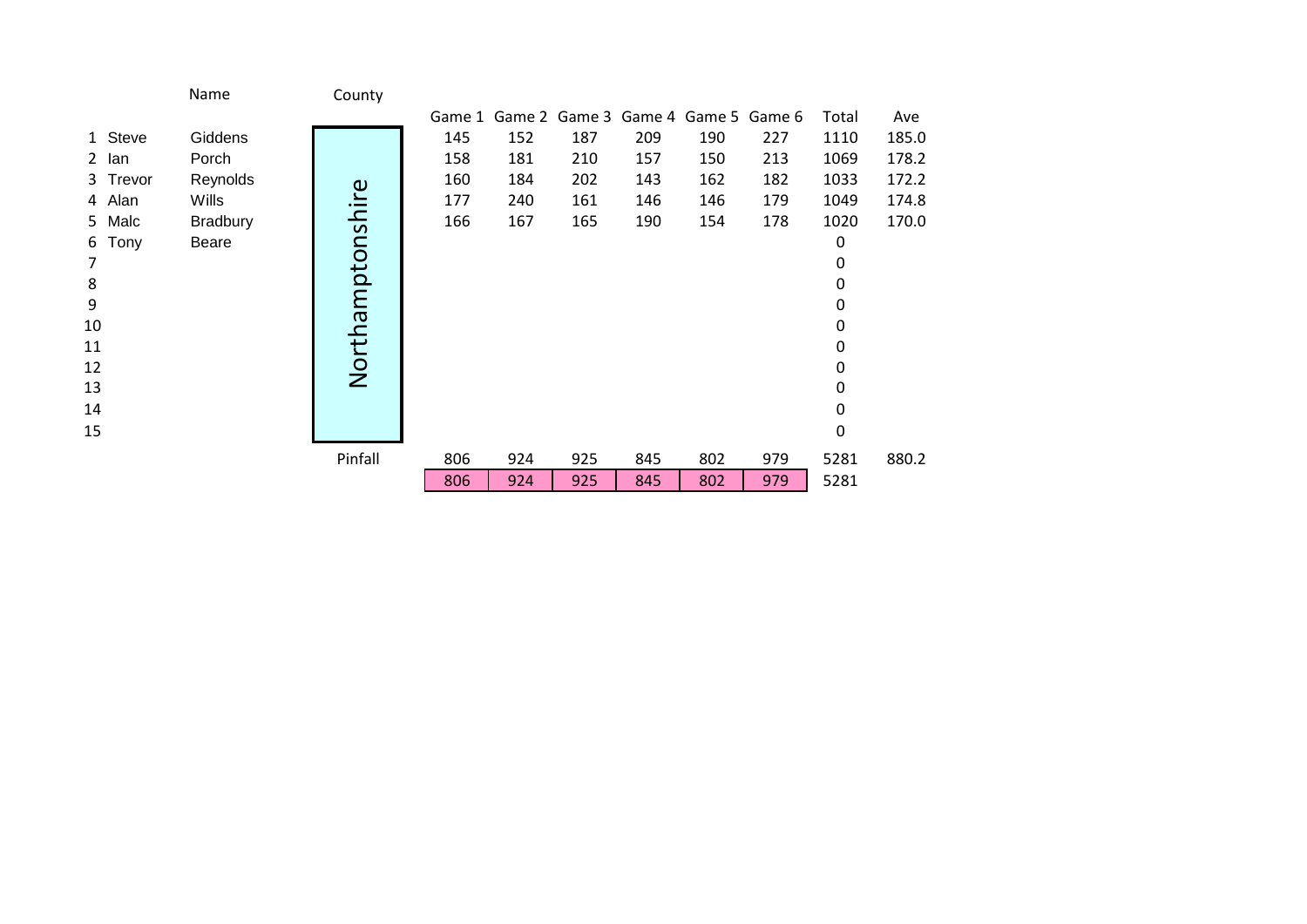|    |               | Name         | County      |     |     |     |      |     |                                           |       |       |
|----|---------------|--------------|-------------|-----|-----|-----|------|-----|-------------------------------------------|-------|-------|
|    |               |              |             |     |     |     |      |     | Game 1 Game 2 Game 3 Game 4 Game 5 Game 6 | Total | Ave   |
|    | 1 Ken         | Iredale      |             | 214 | 207 | 175 | 233  | 205 | 186                                       | 1220  | 203.3 |
|    | 2 Harald      | Grau         |             | 192 | 190 | 181 | 213  | 162 |                                           | 938   | 187.6 |
|    | 3 Gary        | <b>Baker</b> |             | 201 | 179 | 201 | 223  | 193 | 192                                       | 1189  | 198.2 |
|    | 4 Malcolm     | Jones        |             |     |     |     |      |     |                                           | 0     |       |
|    | 5 Peter       | <b>Fyles</b> |             |     |     |     | 161  | 187 | 204                                       | 552   | 184.0 |
|    | 6 Darrell     | Fisher       |             | 203 | 150 | 168 |      |     | 171                                       | 692   | 173.0 |
|    | 7 Derrick     | Jephcott     |             |     |     |     |      |     |                                           | 0     |       |
| 8  | lan           | Mills        |             | 156 | 187 | 137 | 191  |     | 164                                       | 835   | 167.0 |
|    | 9 Christopher | Smith        | Oxfordshire |     |     |     |      | 137 |                                           | 137   | 137.0 |
|    | 10 Craig      | Stimpson     |             |     |     |     |      |     |                                           | 0     |       |
| 11 |               |              |             |     |     |     |      |     |                                           | 0     |       |
| 12 |               |              |             |     |     |     |      |     |                                           | 0     |       |
| 13 |               |              |             |     |     |     |      |     |                                           | 0     |       |
| 14 |               |              |             |     |     |     |      |     |                                           | 0     |       |
| 15 |               |              |             |     |     |     |      |     |                                           | 0     |       |
|    |               |              | Pinfall     | 966 | 913 | 862 | 1021 | 884 | 917                                       | 5563  | 927.2 |
|    |               |              |             | 966 | 913 | 862 | 1021 | 884 | 917                                       | 5563  |       |